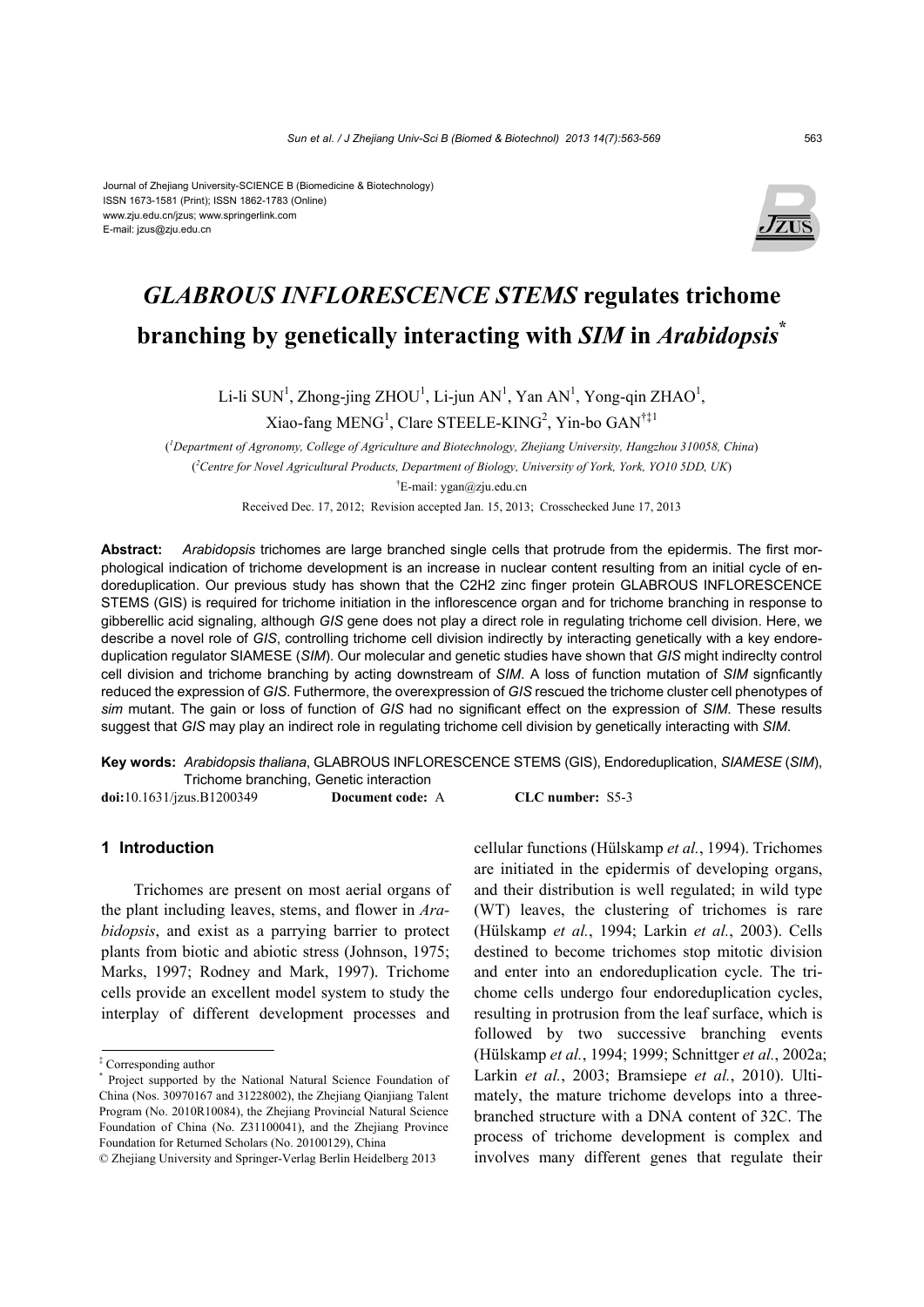spacing, density, and morphology (Hülskamp *et al.*, 1994; Szymanski and Marks, 1998; Hülskamp *et al.*, 1999; Larkin *et al.*, 2003; Bramsiepe *et al.*, 2010). *SIAMESE* (*SIM*) is a plant-specific cyclin-dependent kinase (CDK) inhibitor, and acts as a key regulator required for endoreduplication during trichome development (Walker *et al.*, 2000; Churchman *et al.*, 2006). *SIM* is considered to function as a repressor of cellular division in the endoreduplication cell cycle, because loss-of-function mutations of *SIM* display multicellular trichomes, in contrast to the unicellular trichome of WT plants (Walker *et al.*, 2000; Churchman *et al.*, 2006). The SIM protein has a motif similar to inhibitor/interactor of cyclin-dependent kinase/Kip-related proteins (ICK/KRP) proteins, and can interact with D-type cyclins (CYCDs) and A-type CDK (CDKA) (Churchman *et al*., 2006), which are typically considered to function at the G1/synthesis transition (Schnittger *et al.*, 2002a). The overexpression of *CYCD* in trichomes produces multicellular trichomes and the *sim* mutant phenotype is rescued when CDK inhibitor ICK1/KRP1 is expressed in the trichomes (Weinl *et al*., 2005). These results suggest that *SIM* acts within the CYCD-CDKA complexes to repress mitotic cycles. In addition, overexpression of the B-type cyclin (*CYCB*), which regulates the G2/M transition (Lilly and Duronio, 2005), results in a phenotype similar to that of the *sim* mutant (Schnittger *et al*., 2002b). The detection of the *CYCB* transcript in the *sim* mutant, but not WT trichomes, indicates that *SIM* may inhibit *CYCB* expression (Schnittger *et al.*, 2002b). Furthermore, SIM has been shown to cooperate with CCS52/Fizzy-Related (FZR) family protein, which functions as an activator of anaphase-promoting complex, to establish endoreduplication in the trichome (Cebolla *et al.*, 1999; Kasili *et al.*, 2010).

Mutations that affect the number of endoreduplication cycles also lead to trichomes with supernumerary or reduced numbers of branches (Hülskamp *et al.*, 1994). Generally, DNA content correlates well with trichome branching, such that mutants with a reduced DNA content have fewer branches, and mutants with increased ploidy levels have more branches (Hülskamp *et al.*, 1994; Folkers *et al.*, 1997; Bramsiepe *et al.*, 2010). *GLABRA3* (*GL3*) and *TRIPTYCHON* (*TRY*) regulate not only trichome initiation, but also endoreduplication cycles

(Hülskamp *et al.*, 1994; Szymanski and Marks, 1998; Payne *et al.*, 2000). *GL3*, which encodes a helixloop-helix transcription factor, is thought to facilitate the rapid growth of the trichome cell; mutation of the *gl3* locus results in an average DNA content of 16C, reduced trichome branching, and reduced trichome size (Hülskamp *et al.*, 1994). Further evidence indicates that *GL3* acts upstream of FURCA4 (*FRC4*), which positively regulates the trichome branching (Luo and Oppenheimer, 1999; Plett *et al.*, 2009). *TRY*, which encodes a small single R3-MYB-repeat protein (Szymanski and Marks, 1998), regulates lateral suppression during the process of trichome fate determination. Trichomes of the *try* mutant have increased branching and an average DNA content of 64C, which suggests an additional endoreduplication cycle has occurred (Szymanski and Marks, 1998; Rao and Venkatachalam, 1999; Schellmann *et al.*, 2002).

Genes which influence the branch number without affecting endoreduplication have also been identified. The STICHEL (*STI*) gene, which encodes a novel protein containing a domain similar to eubacterial DNA-polymerase III γ subunits (Bertram *et al.*, 1998; Ilgenfritz *et al*., 2003), is considered to be one of the most important contributors for trichome branching. All trichomes are unbranched in the *sti* mutant, but endoreduplication levels were not affected in both *sti* mutants and *STI* overexpressors (Ilgenfritz *et al.*, 2003). BRANCHLESS TRI-CHOMES (*BLT*) gene, which encodes a protein of hitherto unknown function, was also reported to play a key role in trichome branch cell endoreduplication (Kasili *et al.*, 2010). *blt* mutant was found to enhance the multicellular trichome phenotype of mutants in the SIAMESE (*SIM*) gene and *BLT* interacts both genetically and physically with *STI* to regulate trichome branch, although *blt* mutants show normal trichome DNA content (Kasili *et al.*, 2010).

Previously, we reported the discovery and identification of four *Arabidopsis* C2H2 zinc finger protein genes, *GIS*, *GIS2*, *ZFP5*, and *ZFP8*, which through hormone signalling, stimulate trichome initiation in inflorescence organs and cauline leaves (Gan *et al.*, 2006; 2007). As stated above, in general, a correlation exists between the trichome branch number and the DNA content (Hülskamp *et al.*, 1994; Folkers *et al.*, 1997; Bramsiepe *et al.*, 2010); however, *GIS* functions to suppress trichome branching, but it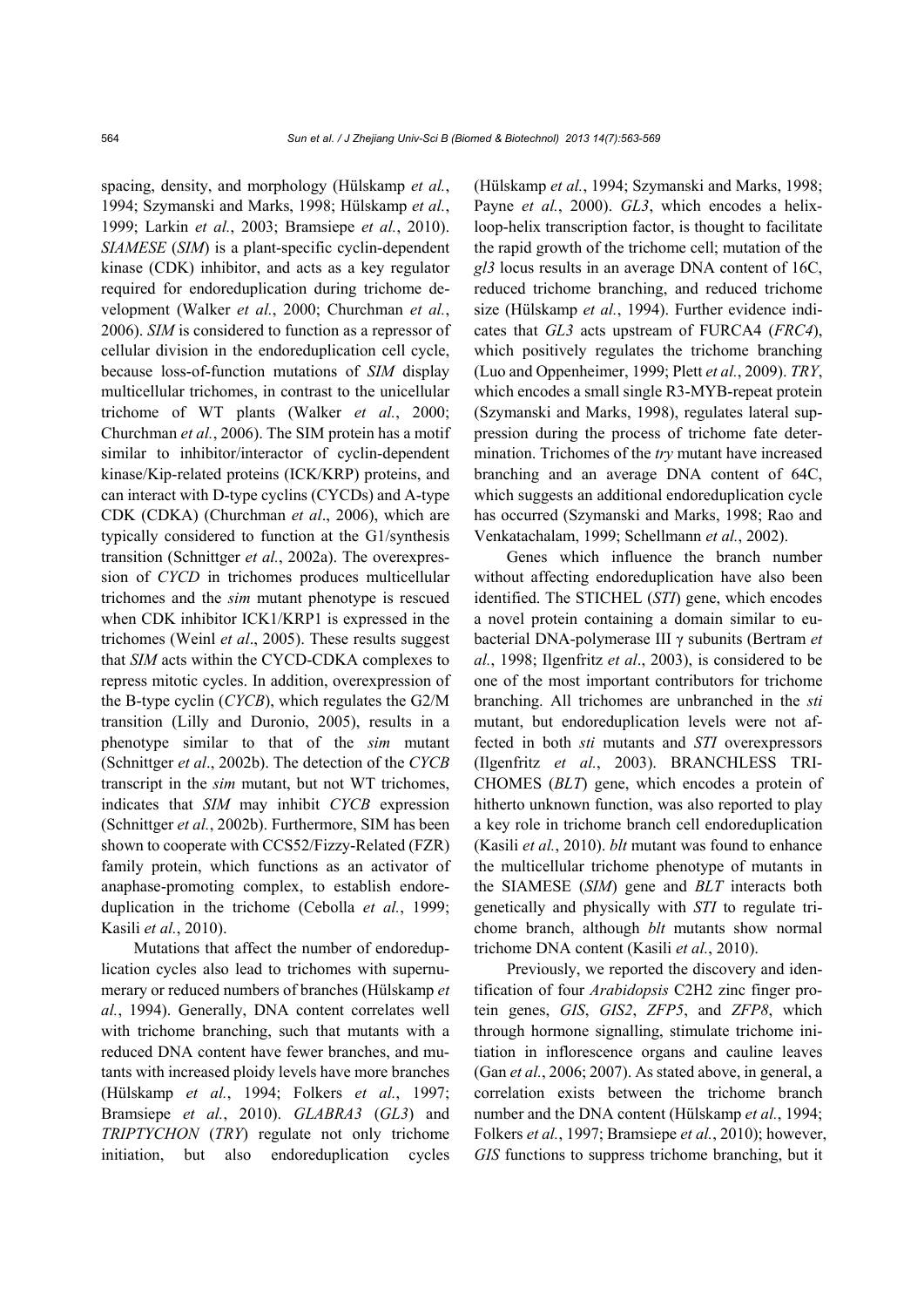not required for endoreduplication (An *et al.*, 2012). Thus, the aim of this study is to investigate further the role of *GIS* in the regulation of trichome cell division, by exploring the genetic interaction between *GIS* and *SIM.*

## **2 Materials and methods**

#### **2.1 Plant materials and growth condition**

*Arabidopsis thaliana* ecotype Columbia *Col-0* was used for all experiments. Seeds were surfacesterilized and sown on Murashige and Skoog (MS) medium containing 4.4 g/L MS powder (Sigma), 1% sucrose (Sigma), and 0.5% agar. Seeds were imbibed for 2 d at 4 °C, before being transferred to long day conditions (16 h light/8 h dark) at 22 °C. Seedlings of a similar size were transferred to soil 7–8 d after germination on MS media (Gan *et al.*, 2006). Trichome branching phenotypes were analyzed at 35 d after sowing, when the plants had bolted. The numbers of trichome branches on the adaxial surface of the 3rd, 4th, and 8th rosette leaves were recorded. At least 16 plants per genotype were used for the trichome branch counting analysis. All experiments were duplicated. The *sim* mutant was a gift from Prof. Martin HÜLSKAMP (University of Cologne, Germany).

#### **2.2 Construction of double mutant**

The *gis sim* double mutant was constructed by crossing *gis* and *sim* homozygous mutants. F2 populations were screened for homozygous double mutants on selective MS medium containing sulfadiazine (50 mg/L) for *gis* mutant, and then verified by genomic polymerase chain reaction (PCR). The homozygous double mutant was also self-crossed to ensure that the homozygous double mutant *gis sim* did not exhibit a trichome segregation phenotype.

# **2.3 RNA extraction and real-time reverse transcription PCR (RT-PCR)**

RNA was extracted using the TRIzol™ reagent (Invitrogen) according to the manufacturer's instructions. All RNA was isolated from pooled samples of at least eight 21-d old plants. The primers used for quantitative RT-PCR analysis were as follows: *GIS* (GISQF1: 5′-TTCATGAACGTCGAATCCTTCTC-3′; GISQR1: 5′-ACGAATGGGTTTAGGGTTCTTATC

T-3′), *SIM* (SIMQF: 5′-CCATCTTGAATTTCCCAC CAGCCATC-3′; SIMQR: 5′-GCAGCCGCCGCC GTCATCATCTC-3′), *UBQ10* (UBQ10F1: 5′-GGT TCGTACCTTTGTCCAAGCA-3′; UBQ10R1: 5′- CCTTCGTTAAACCAAGCTCAGTATC-3′). cDNA synthesis and RT-PCR were conducted as described by Gan *et al.* (2010). Optimization experiments were performed to establish the optimal concentration of primers. Melt curve analysis and gel electrophoresis of the PCR products were used to confirm the absence of non-specific amplification products. Transcripts from an ubiquitin gene (*UBQ10*) were detected and used as an endogenous control. Relative expression levels were calculated by subtracting the  $C<sub>t</sub>$  (threshold cycle) values for *UBQ10* from those of the target gene (to give  $\Delta C_t$ ) and then calculating  $2^{-\Delta C_t}$  (Gan *et al.*, 2005).

#### **2.4 Molecular cloning**

The cloning of the *35S:GIS* construct has been previously reported (Gan *et al.*, 2006). In brief, the *35S:GIS* construct was introduced into *Agrobacterium tumefaciens* strain GV3101. *Agrobacterium*mediated transformation of all *Arabidopsis* genotypes was performed using the floral dip method (Clough and Bent, 1998), and transgenic seeds were selected using hygromycin (Gan *et al.*, 2006).

#### **2.5 Statistical analyses**

All presented data were tested for significance by means of analysis of variance using Statistix program Version 3.5 (Analytical Software, USA). A Student's *t*-test was calculated at the probability of either 5% ( $P<0.05$ ) or 1% ( $P<0.01$ ) as previously described (Bao *et al.*, 2011; Gan *et al.*, 2011).

#### **3 Results**

#### **3.1 Knockout of** *SIM* **affects the expression of** *GIS*

The expression of *GIS* in the *sim* mutant was determined, which was significantly reduced in *sim* mutant plants in comparison to that in WT plants (Fig. 1a). However, the expression of *SIM* in *GIS* loss of function mutants was not significantly different from the WT control (Fig. 1b). The expression of *SIM* in *35S:GIS* transgenic plants was also measured and results show that the *SIM* transcript was not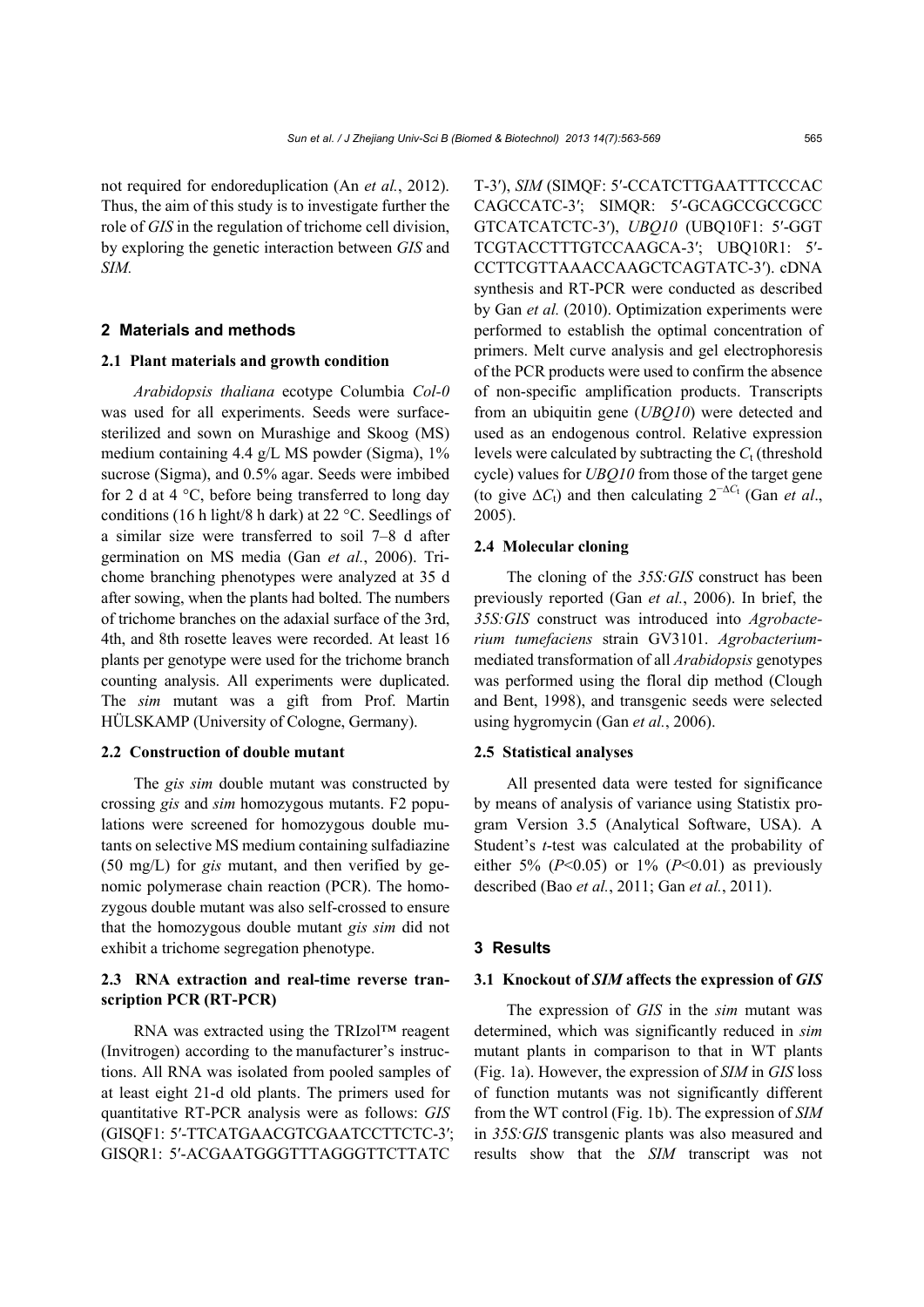

**Fig. 1 Gene expression patterns of** *GIS* **and** *SIM* 

(a) *GIS* relative expression level in the *sim* mutant in comparison to that of the wild type; (b) *SIM* relative expression level in *gis* mutant in comparison to that of the wild type; (c) Expression levels of *GIS* and *SIM* in *35S:GIS* transgenic plants in comparison to those of the wild type. The relative gene expression value (mean±standard deviation (SD), *n*=3) was calculated by using *UBQ10* as the housekeeping gene against the wild type. The *t*-test was calculated at either 5% (\* *P*<0.05) or at 1% (\*\* *P*<0.01) probability



**Fig. 2 Frozen scanning electron microscope images of genetic interactions between** *GIS* **and** *SIM* 

Trichome branching phenotypes were observed on the 8th rosette leaves of different genotypes. (a) In wild type, most of the trichomes are three-branched; (b) *sim* mutants frequently produce cluster trichomes; (c) Trichomes possess fivebranched in *gis* background; (d) In trichome branching phenotype of *35S:GIS*-*sim* transgenic plants, no cluster trichomes could be found

significantly affected (Fig. 1c). These results suggest that *GIS* acts downstream of *SIM* to regulate trichome branching.

# **3.2** *GIS* **functions downstream of** *SIM* **to regulate trichome branching**

In the WT plants, most of the trichomes on rosette leaves are three-branched (Fig. 2a; Tables 1–4). However, in the *gis* mutant background, fivebranched trichomes were observed on the 8th rosette leaves (Fig. 2c; Tables 1 and 2), which confirms that *GIS* acts to suppress trichome branching (An *et al.*, 2012). The *sim* mutant exhibited abundant trichome clustering on the rosette leaves (Fig. 2b; Tables 1 and 3). These clusters are considered to be an abnormal trichome phenotype (Hülskamp *et al.*, 1994; Larkin *et al.*, 2003). To assess the genetic interaction between *GIS* and *SIM* further, *GIS* was overexpressed in a *sim* background. The abnormal branching phenotype of the *sim* mutant on the rosette leaves was rescued by this *GIS* overexpression (Fig. 2d; Tables 1 and 3). In *35S:GIS-sim* transgenic plants, we did not observe any trichome clusters on the 3rd, 4th, and 8th rosette leaves (Tables 1–3). Furthermore, the results show that the percentages of one- and two-branched trichomes in *35S:GIS-sim* plants were significantly increased while those of the three-branched trichomes on the 3rd and 4th rosette leaves in *35S:GIS-sim* plants were significantly decreased in comparison to those of the WT and *sim* mutant (Table 4). In the case of the 8th rosette leaves, the percentage of one-branched trichomes was also significantly increased, while the percentage of four-branched trichomes was significantly decreased (Table 2). These results are consistent with our previous findings that the overexpression of *GIS* suppresses trichome branching (An *et al.*, 2012). These results indicate a genetic interaction between *GIS* and *SIM* to control the trichome branching.

To further study the genetic relationship between *GIS* and *SIM*, the clustering and branching of trichomes in the *sim*, *gis*, and *gis sim* double mutants were analyzed. As shown in Tables 1 and 3, the clustering of trichomes was not found in the *gis sim*  double mutant on either of 3rd, 4th, and 8th rosette leaves. The trichome branching pattern of *gis sim* plants most closely resembled that of *gis* single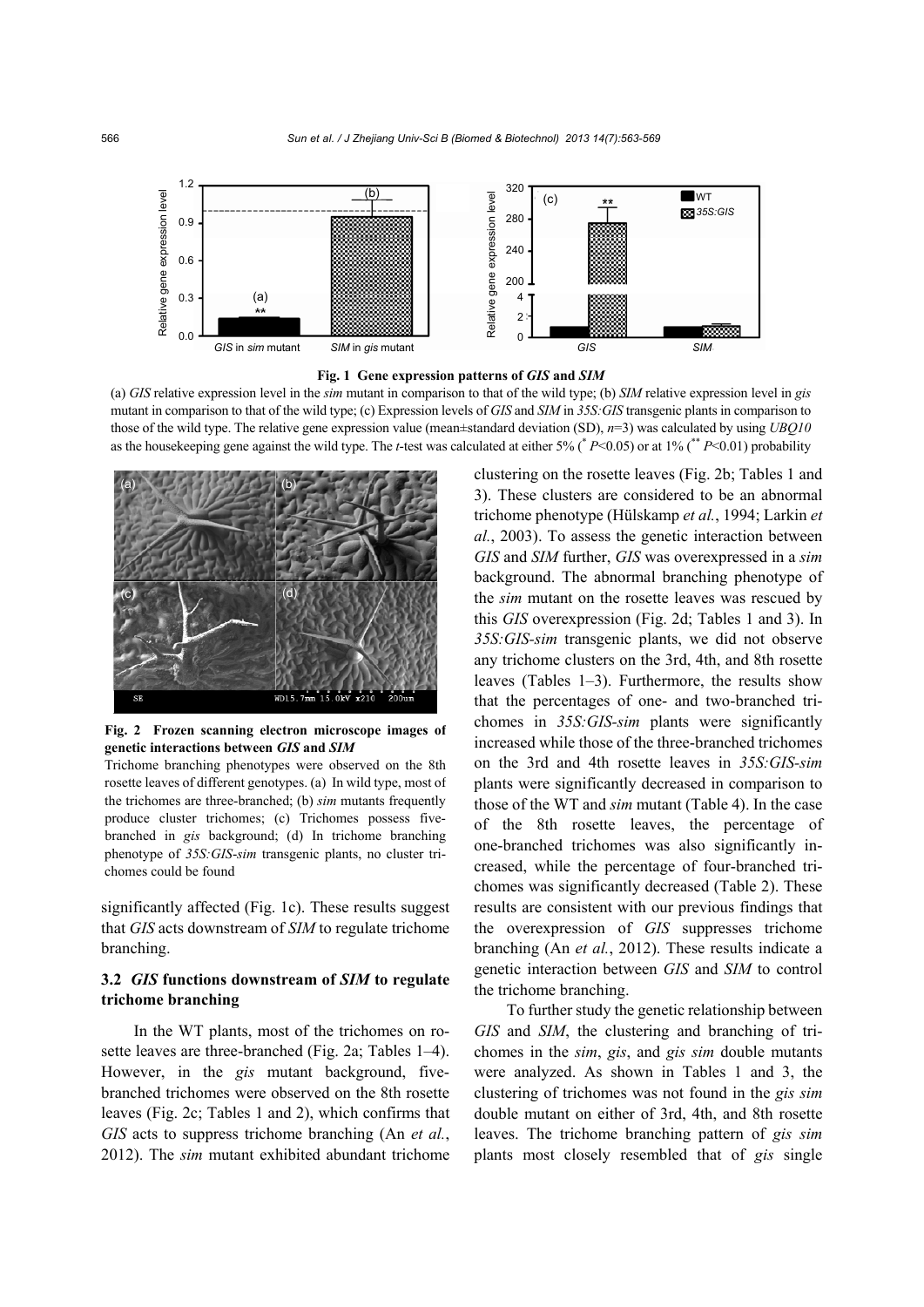| Line            | Number of branches <sup>a</sup> |                            |                   |                             |                             |                             |  |  |  |
|-----------------|---------------------------------|----------------------------|-------------------|-----------------------------|-----------------------------|-----------------------------|--|--|--|
|                 |                                 |                            |                   | 4                           |                             | Cluster                     |  |  |  |
| Wild type (Col) | $0\pm 0$                        | $4.0 \pm 1.3$              | $22.2 \pm 6.2$    | $1.5 \pm 0.8$               | $0\pm 0$                    | $0\pm 0$                    |  |  |  |
| gis             | $0\pm 0$                        | $2.4 \pm 1.5$ <sup>*</sup> | $20.7\pm4.0$      | $6.5 \pm 1.5$ **            | $0.2 \pm 0.4$ <sup>**</sup> | $0\pm 0$                    |  |  |  |
| sim             | $1.0\pm0.5$ **                  | $2.7\pm1.1$ <sup>**</sup>  | $26.4 \pm 5.7$    | $1.5 \pm 0.5$               | $0\pm 0$                    | $1.7 \pm 1.9$ <sup>**</sup> |  |  |  |
| $35S: GIS$ -sim | $1.1 \pm 1.3$ <sup>**</sup>     | $4.8 \pm 1.8$              | $32.4 \pm 7.5$ ** | $0\pm 0$                    | $0\pm 0$                    | $0\pm 0$                    |  |  |  |
| gis sim         | $0\pm 0$                        | $2.4 \pm 1.5$ <sup>*</sup> | $22.2 \pm 5.7$    | $5.4 \pm 1.3$ <sup>**</sup> | $0\pm 0$                    | $0\pm 0$                    |  |  |  |

**Table 1 Frequency of trichome branching phenotypes observed at the 8th rosette leaves of different genotypes**

a Trichomes were counted on the adaxial surface of the 8th rosette leaves of 16 plants. Values indicate mean±standard deviation (SD) (*n*=16). All significant test analyses were done using the corresponding wild type data as the control. The experiment was repeated at least once with similar results. *t*-test was calculated at the probability of either 5% (\* *P*<0.05) or 1% (\*\* *P*<0.01)

|  |  |  | Table 2 Percentage of each trichome branching phenotype on the 8th rosette leaves of different genotypes |
|--|--|--|----------------------------------------------------------------------------------------------------------|
|  |  |  |                                                                                                          |

| Line            | Percentage of trichome branches <sup>a</sup> |                             |                              |                              |                             |                             |  |  |  |
|-----------------|----------------------------------------------|-----------------------------|------------------------------|------------------------------|-----------------------------|-----------------------------|--|--|--|
|                 |                                              |                             |                              | 4                            |                             | Cluster                     |  |  |  |
| Wild type (Col) | $0\pm 0$                                     | $14.8 \pm 3.3$              | $81.6 \pm 7.2$               | $3.6 \pm 1.8$                | $0\pm 0$                    | $0\pm 0$                    |  |  |  |
| gis             | $0\pm 0$                                     | $8.2 \pm 2.4$ <sup>**</sup> | $69.2 \pm 3.0$ <sup>**</sup> | $21.9 \pm 2.5$ <sup>**</sup> | $0.7 \pm 0.4$ <sup>**</sup> | $0\pm 0$                    |  |  |  |
| sim             | $2.9 \pm 0.5$ **                             | $8.0 \pm 1.1$ <sup>**</sup> | $79.4 \pm 6.7$               | $4.5 \pm 2.3$                | $0\pm 0$                    | $5.2 \pm 2.0$ <sup>**</sup> |  |  |  |
| $35S: GIS$ -sim | $2.9 \pm 1.8$ **                             | $12.5 \pm 2.8$              | $84.6 \pm 5.1$               | $0 \pm 0$ <sup>**</sup>      | $0\pm 0$                    | $0\pm 0$                    |  |  |  |
| gis sim         | $0\pm 0$                                     | $7.9 \pm 5.5$ **            | $74.2 \pm 7.4$ <sup>*</sup>  | $17.9 \pm 5.9$ <sup>**</sup> | $0\pm 0$                    | $0\pm 0$                    |  |  |  |

a Trichomes were counted on the 8th rosette leaves adaxial of 16 plants. Values indicate mean±standard deviation (SD) (*n*=16). All significant test analyses were done using the corresponding wild type data as the control. The experiment was repeated at least once with similar results. *t*-test was calculated at the probability of either 5% ( $* P<0.05$ ) or 1% ( $* P<0.01$ )

|           | Table 3 Frequency of trichome branching phenotypes observed at the 3rd and 4th rosette leaves of different |  |  |  |  |  |  |
|-----------|------------------------------------------------------------------------------------------------------------|--|--|--|--|--|--|
| genotypes |                                                                                                            |  |  |  |  |  |  |

| Line            |                              | Number of branches <sup>a</sup> |                             |                             |          |                             |  |  |  |  |
|-----------------|------------------------------|---------------------------------|-----------------------------|-----------------------------|----------|-----------------------------|--|--|--|--|
|                 |                              |                                 |                             | 4                           |          | Cluster                     |  |  |  |  |
| Wild type (Col) | $2.2 \pm 1.2$                | $9.2 \pm 3.4$                   | $59.4 \pm 11.7$             | $0\pm 0$                    | $0\pm 0$ | $0\pm 0$                    |  |  |  |  |
| gis             | $1.0 + 1.1$                  | $8.3 \pm 2.7$                   | $63.1 \pm 9.9$              | $8.1 \pm 3.3$ <sup>**</sup> | $0\pm 0$ | $0\pm 0$                    |  |  |  |  |
| sim             | $1.9 \pm 1.6$                | $7.1 \pm 3.4$                   | 52.4 $\pm$ 7.9 <sup>*</sup> | $2.0 \pm 1.8$ <sup>**</sup> | $0\pm 0$ | $9.6 \pm 3.3$ <sup>**</sup> |  |  |  |  |
| 35S: GIS-sim    | $14.6 \pm 5.2$ <sup>**</sup> | $57.1 \pm 17.7$ <sup>**</sup>   | $94.3 \pm 26.7$ **          | $0\pm 0$                    | $0\pm 0$ | $0\pm 0$                    |  |  |  |  |
| gis sim         | $0.9 \pm 1.5$                | $8.4 \pm 2.5$                   | $60.1 \pm 9.1$              | $4.7 \pm 1.9$ <sup>**</sup> | $0\pm 0$ | $0\pm 0$                    |  |  |  |  |

<sup>a</sup> Trichomes were counted on the adaxial surface of the 3rd and 4th rosette leaves of 16 plants. Values indicate mean±standard deviation (SD) (*n*=16). All significant test analyses were done using the corresponding wild type data as the control. The experiment was repeated at least once with similar results. *t*-test was calculated at the probability of either 5% (\* *P*<0.05) or 1% (\*\* *P*<0.01)

|  |  |  | Table 4 Percentage of each trichome branching phenotype on the 3rd and 4th rosette leaves of different genotypes |
|--|--|--|------------------------------------------------------------------------------------------------------------------|
|  |  |  |                                                                                                                  |

| Line            | Percentage of trichome branches <sup>a</sup> |                              |                             |                              |          |                   |  |  |
|-----------------|----------------------------------------------|------------------------------|-----------------------------|------------------------------|----------|-------------------|--|--|
|                 |                                              |                              |                             | 4                            |          | Cluster           |  |  |
| Wild type (Col) | $2.9 \pm 1.3$                                | $18.7 \pm 7.9$               | $78.4 \pm 7.3$              | $0\pm 0$                     | $0\pm 0$ | $0\pm 0$          |  |  |
| gis             | $1.3 \pm 0.8$                                | $10.3 \pm 3.7$ <sup>**</sup> | $78.4 \pm 3.8$              | $10.0 \pm 3.0$ <sup>**</sup> | $0\pm 0$ | $0\pm 0$          |  |  |
| sim             | $2.6 \pm 1.2$                                | $9.7 \pm 1.8$ <sup>**</sup>  | $71.9 \pm 5.1$ <sup>*</sup> | $2.7 \pm 1.4$ <sup>**</sup>  | $0\pm 0$ | $13.1 \pm 3.5$ ** |  |  |
| $35S: GIS$ -sim | $8.8 \pm 2.0$ <sup>**</sup>                  | $34.4\pm5.6$ **              | $56.8 \pm 5.2$ **           | $0\pm 0$                     | $0\pm 0$ | $0\pm 0$          |  |  |
| gis sim         | $1.2 \pm 2.7^*$                              | $11.3 \pm 4.3$ <sup>*</sup>  | $81.2 \pm 3.7$              | $6.3 \pm 3.8$ <sup>**</sup>  | $0\pm 0$ | $0\pm 0$          |  |  |

<sup>a</sup> Trichomes were counted on the adaxial surface of the 3rd and 4th rosette leaves of 16 plants. Values indicate mean±standard deviation  $(SD)$  ( $n=16$ ). All significant test analyses were done using the corresponding wild type data as the control. The experiment was repeated at least once with similar results. *t*-test was calculated at the probability of either 5% (\* *P*<0.05) or 1% (\*\* *P*<0.01)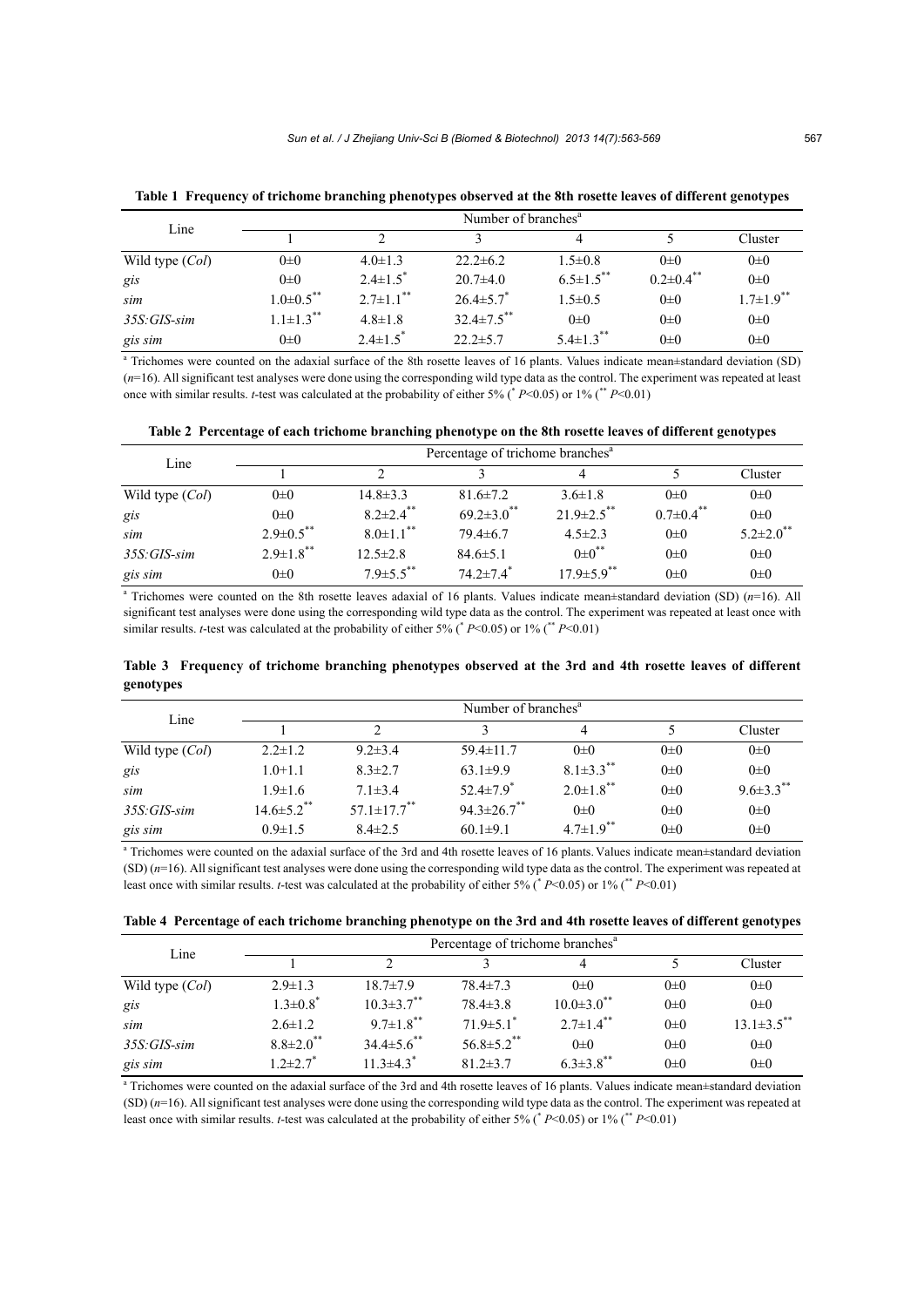mutant phenotype (Tables 2 and 4). Taken together with results from gene expression data and genetic interaction analyses, we conclude that *GIS* acts downstream of *SIM* to control trichome branching and cell division in an indirect manner.

## **4 Discussion and conclusions**

The development of eukaryotes requires coordinated cell division and growth to produce specific organs and tissues (Churchman *et al.*, 2006). The cell cycle is essential in the establishment of developmental procedures, because it determines the cell type and function, as well as the types and functions of the organs and tissues (Lilly and Duronio, 2005). In *Arabidopsis*, no differentiation of the epidermal cells of aerial organs is apparent until cells switch from mitotic division to endoreduplication, which initiates the differentiation into trichome cells, where endoreduplication levels also influence the degree of trichome branching (Hülskamp *et al.*, 1994; Ishida *et al.*, 2008; Bramsiepe *et al.*, 2010; Tominaga-Wada *et al.*, 2011). Reduced endoreduplication rates result in smaller trichomes with fewer branches, while an increased level of endoreduplication leads to larger trichomes with more branches (Hülskamp *et al.*, 1994; Folkers *et al.*, 1997; Bramsiepe *et al.*, 2010). These results indicate that the endoreduplication rate is regulated precisely and functions to regulate trichome development.

A role for the C2H2 zinc finger protein GIS in controlling trichome initiation and branching through gibberellic acid signaling has been established previously (Gan *et al.*, 2006; An *et al.*, 2012). This current study demonstrates that *GIS* acts downstream of the key endoreduplication regulator, *SIM*, to regulate trichome branching. Furthermore, *GIS* may regulate the endoreduplication pathway indirectly by genetically interacting with *SIM* (Fig. 2; Tables 1 and 2). Further research is needed to explore the mechanism and components involved in this genetic interaction.

#### **Acknowledgements**

We sincerely thank Prof. Martin HÜLSKAMP (University of Cologne, Germany) for providing the *sim* mutant for this study.

## **Compliance with ethics guidelines**

Li-li SUN, Zhong-jing ZHOU, Li-jun AN, Yan AN, Yong-qin ZHAO, Xiao-fang MENG, Clare STEELE-KING, and Yin-bo GAN declare that they have no conflict of interest.

This article does not contain any studies with human or animal subjects performed by any of the authors.

#### **References**

- An, L., Zhou, Z., Su, S., Yan, A., Gan, Y., 2012. *GLABROUS INFLORESCENCE STEMS* (*GIS*) is required for trichome branching through gibberellic acid signaling in *Arabidopsis*. *Plant Cell Physiol*., **53**(2):457-469. [doi:10. 1093/pcp/pcr192]
- Bao, S.J., An, L.J., Su, S., Zhou, Z.J., Gan, Y.B., 2011. Expression patterns of nitrate, phosphate, and sulfate transporters in *Arabidopsis* roots exposed to different nutritional regimes. *Botany-Botanique*, **89**(9):647-653. [doi:10.1139/B11-053]
- Bertram, J.G., Bloom, L.B., Turner, J., O′donnell, M., Beechem, J.M., Goodman, M.F., 1998. Pre-steady state analysis of the assembly of wild type and mutant circular clamps of *Escherichia coli* DNA polymerase III onto DNA. *J. Biol. Chem*., **273**(38):24564-24574. [doi:10. 1074/jbc.273.38.24564]
- Bramsiepe, J., Wester, K., Weinl, C., Roodbarkelari, F., Kasili, R., Larkin, J.C., Hulskamp, M., Schnittger, A., 2010. Endoreplication controls cell fate maintenance. *PLoS Genet*., **6**(6):e1000996. [doi:10.1371/journal.pgen.1000 996]
- Cebolla, A., Vinardell, J.M., Kiss, E., Olah, B., Roudier, F., Kondorosi, A., Kondorosi, E., 1999. The mitotic inhibitor *ccs52* is required for endoreduplication and ploidydependent cell enlargement in plants. *EMBO J*., **18**(16): 4476-4484. [doi:10.1093/emboj/18.16.4476]
- Churchman, M.L., Brown, M.L., Kato, N., Kirik, V., Hulskamp, M., Inze, D., de Veylder, L., Walker, J.D., Zheng, Z., Oppenheimer, D.G., *et al.*, 2006. SIAMESE, a plant-specific cell cycle regulator, controls endoreplication onset in *Arabidopsis thaliana*. *Plant Cell*, **18**(11): 3145-3157. [doi:10.1105/tpc.106.044834]
- Clough, S.J., Bent, A.F., 1998. Floral dip: a simplified method for *Agrobacterium*-mediated transformation of *Arabidopsis thaliana*. *Plant J*., **16**(6):735-743. [doi:10.1046/j. 1365-313x.1998.00343.x]
- Folkers, U., Berger, J., Hulskamp, M., 1997. Cell morphogenesis of trichomes in *Arabidopsis*: differential control of primary and secondary branching by branch initiation regulators and cell growth. *Development*, **124**(19): 3779-3786.
- Gan, Y.B., Filleur, S., Rahman, A., Gotensparre, S., Forde, B.G., 2005. Nutritional regulation of *ANR1* and other root-expressed MADS-box genes in *Arabidopsis thaliana*. *Planta*, **222**(4):730-742. [doi:10.1007/s00425-005-0020-3]